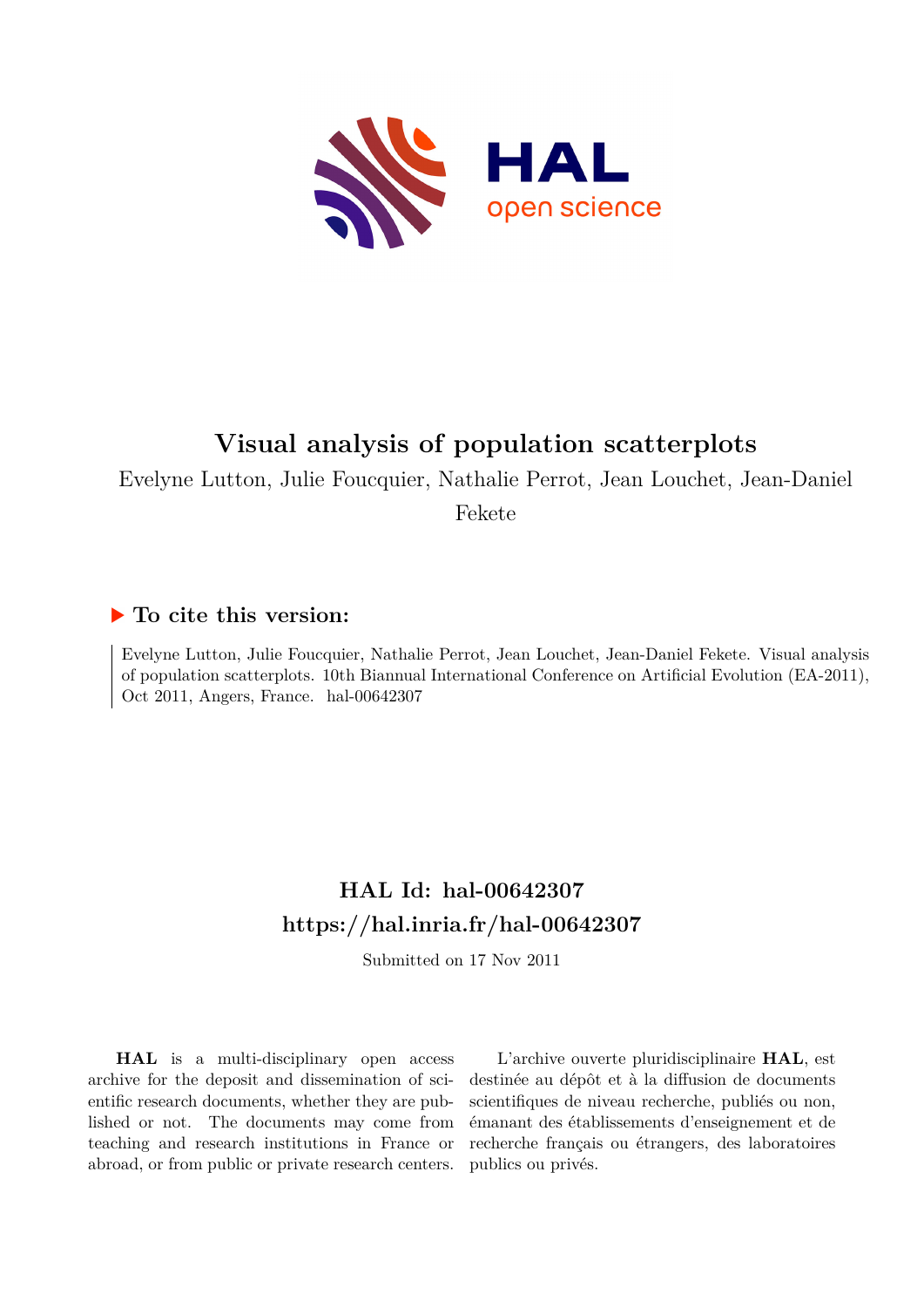# Visual Analysis of population scatterplots

Evelyne Lutton<sup>1</sup>, Julie Foucquier<sup>2</sup>, Nathalie Perrot<sup>2</sup>, Jean Louchet<sup>3</sup>, and Jean-Daniel Fekete<sup>1</sup>

<sup>1</sup> AVIZ Team, INRIA Saclay - Ile-de-France, Bat 490, Université Paris-Sud, 91405 ORSAY Cedex, France. Evelyne.Lutton@inria.fr, Jean-Daniel.Fekete@inria.fr  $2$  UMR782 Génie et Microbiologie des Procédés Alimentaires. AgroParisTech, INRA, 78850 Thiverval-Grignon, France. Julie.Foucquier@grignon.inra.fr, nathalie.perrot@grignon.inra.fr  $3$  Artenia, 24 rue Gay-Lussac, 92320 Châtillon, France Jean.Louchet@gmail.com

Abstract. We investigate how visual analytic tools can deal with the huge amount of data produced during the run of an evolutionary algorithm. We show, on toy examples and on two real life problems, how a multidimensional data visualisation tool like ScatterDice/GraphDice can be easily used for analysing raw output data produced along the run of an evolutionary algorithm. Visual interpretation of population data is not used very often by the EA community for experimental analysis. We show here that this approach may yield additional high level information that is hardly accessible through conventional computation.

Keywords : Optimisation, Artificial Evolution, Genetic algorithms, Visual Analytics, Experimental analysis of algorithms, parameter tuning, fitness landscape visualisation.

#### 1 Introduction

Experimental analysis is an important aspect of research in Evolutionary Computation, both in the development of new algorithms and in the understanding of the internal mechanisms of artificial evolution. It is particularly difficult to deal with the huge amount of information that can be collected during the run of an evolutionary algorithm, as the information is usually highly multidimensional, and combines continuous, discrete and symbolic data.

Visualisation utilities associated with available EA software usually display fitness curves, convergence diagrams, and various statistics, but they more rarely allow to visualise raw genomic data. The importance of efficient visualisation tools for EAs is not a new issue [18], and various solutions have been proposed. The methods are commonly split into two types of visualisation tools: on-line tools, that display a set of monitoring curves during an EA run (e.g. fitness of the best individual, statistics, diversity), and offline tools, that do a "post-mortem" analysis with more sophisticated results. However, important, difficult issues remain unsolved: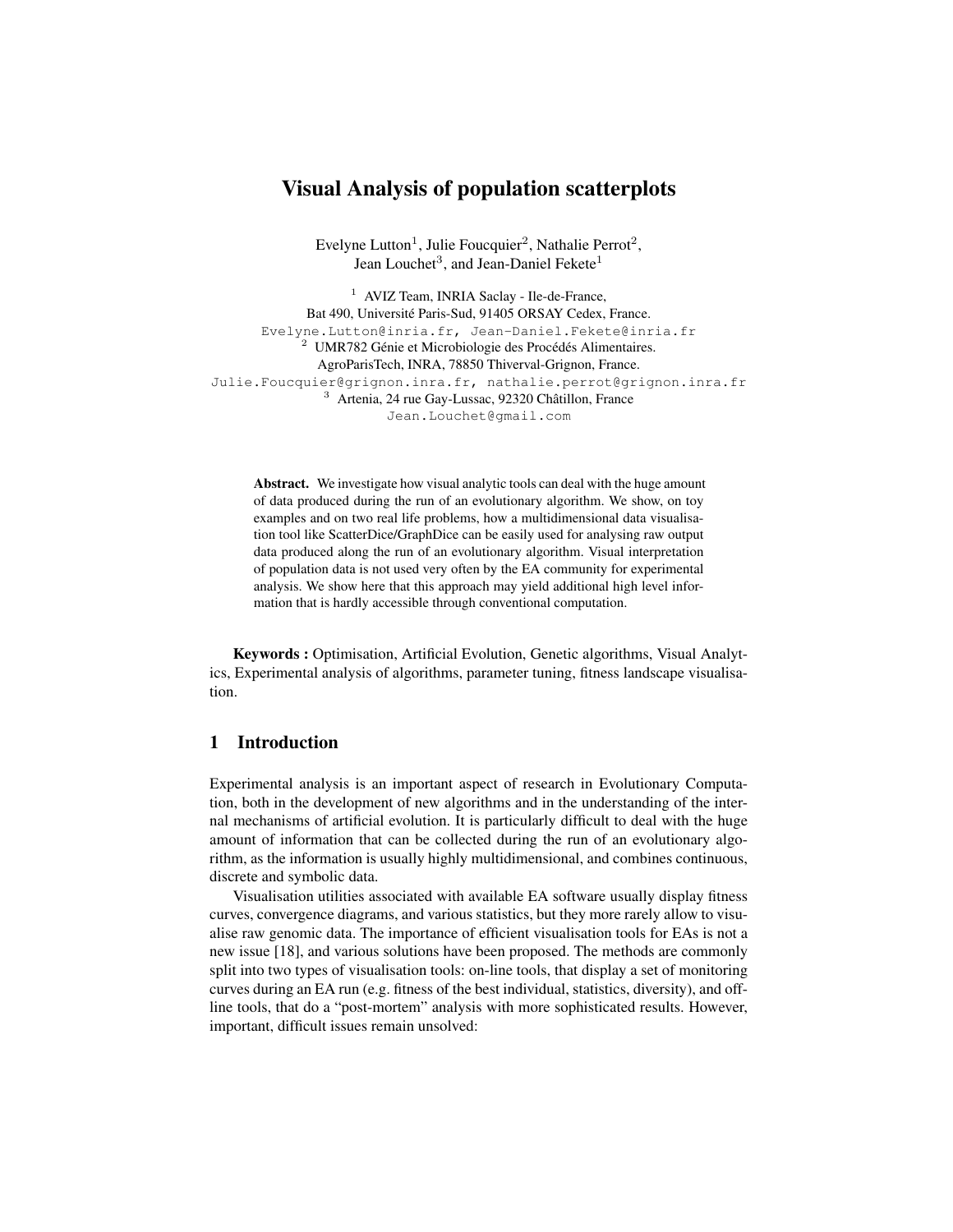- How to visualise an individual. This task is particularly complex when the search space is large and multidimensional, or when the genome combines symbolic and numerical (discrete and/or continuous) values. The particular case of genetic programming has also been considered[7]. Existing solutions are usually problem dependent, and may call for the display of phenotypes (signals, images, sounds, graphs, networks, etc ... ).
- How to visualise a population, i.e. a possibly large set of multidimensional points. The ability to efficiently visualise fitness landscapes is still a challenge: approaches like fitness-distance correlation only give a partial answer.
- How to visualise the history and evolutionary mechanisms. This issue is important, as visualising various statistics about an evolving population may not be enough to understand some of the complex or hidden mechanisms of EAs, like the action of operators. Being able to follow the transmission of genetic material inside a population has been partially addressed by schemata analysis, however there is still a strong need when dealing with continuous landscapes.
- How to visualise the result in non-standard EAs. A good example of this is the case of multi-objective EAs, as the growing size of the problem EA are able to solve lead to outputs made of large, high dimensional Pareto datasets. There is a strong need of efficient visualisation tools, that may help to monitor (on line or even interactively) multidimensional Pareto fronts [13].

In this paper, we investigate recent tools developed by the visual analytics community, that may provide efficient and generic answers to some of the previous challenges. The paper is organised as follows. A short review of existing visualisation systems for EAs is given in Section 2. Section 3 presents the ScatterDice / GraphDice tool. An analysis of population clouds using ScatterDice/GraphDice is developed in Section 4 for some classical test functions. Tests are based on the EASEA language[4]<sup>4</sup>. Two real life examples are then presented in Section 5, and as a conclusion Section 6 sketches future developments for a GraphDice version adapted to EA visualisation.

# 2 Visualisation of EA data

#### 2.1 On-line visualisation

Almost any evolutionary software proposes nowadays its own on-line display facilities. It is often reduced to visualise how the best fitness value evolves along generations. We give below some examples that provide additional features.

Bedau and Bullock[1, 3] show the importance of tracking evolutionary activity via plots that visualise the history at different levels. For instance, genotype's activity corresponds to the frequence of a given genotype in a population, which appears, increases or decreases along generations, forming what they call "waves".

Pohlheim[15] proposed in 1999 a visualisation system adapted to the Genetic and Evolutionary Algorithm Toolbox for Matlab - GEATbx[14]. His system allows various

II

<sup>4</sup> The software is available at http://sourceforge.net/projects/easea/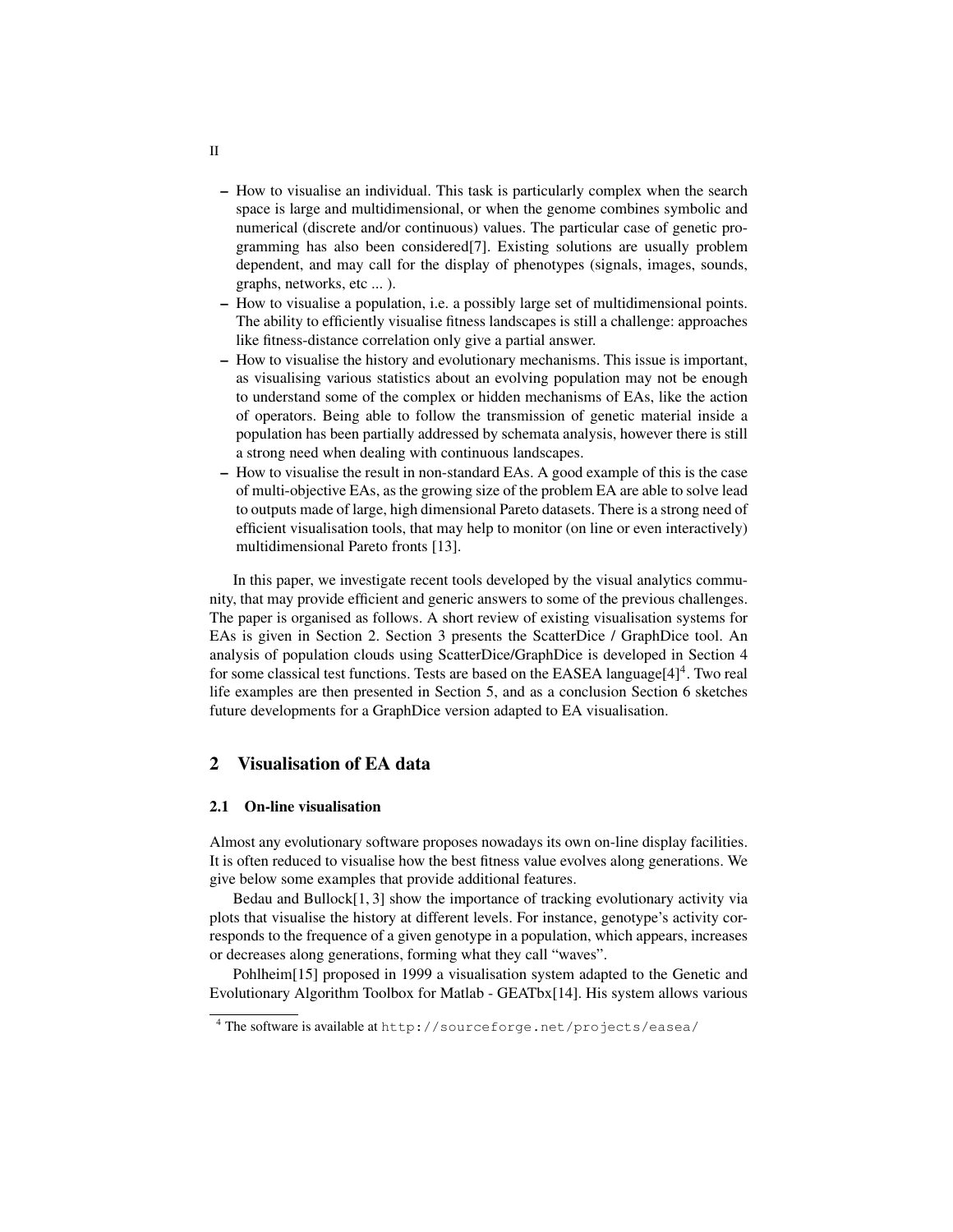visualisation modes, and gives for instance the current state of a population (one generation), visualises a run (all the generations), or different runs for comparisons. Additionally he copes with the problem of visualising high-dimensional data using multidimensional scaling (reduction to a 2D visualisation that preserves distance relationships), and uses a 2D representation to show the paths followed by the best individual of every generation.

Kerren and Egger in 2005 [6] developed a Java-based on-line visualisation tool, EAVis, in which it is possible to embed an application-dependent Phenotype View.

Collins in 2003 [5] provided a survey chapter on this topic and identified some directions for future research. His main conclusion concerns the strong need for flexible visualisation environments, as he considered that current solutions were still too problem dependent.

#### 2.2 Off-line visualisation

Off-line visualisation systems allow displaying more data, including multidimensional data, which is one of the important issues in current visualisation systems. Spears [19] provided in 1999 a brief overview of multidimensional visualisation techniques for visualising EAs, such as the use of colour, glyphs, parallel coordinates or coordinates projections. For discrete data, Routen in 1994 [16] suggested to adopt a modified Hinton diagram<sup>5</sup> in which a rectangle represents a chromosome and its size is determined by the fitness of the chromosome. Let us give below a list of some off-line systems:

- William Shine and Christoph Eick[18] describe the features of a GA-visualization environment that uses quadcodes to generate search space coverage maps, employs 2D-distance maps to visualize convergence, and uses contour maps to visualize fitness.
- The VIS system [21] proposed in 1999 allows a navigation at various levels of detail, and manages transitions between related data levels. The visualisation of the most detailed level is based on ad-hoc representations (bar codes, colors, alleles frequencies) but does not allow visualising multidimensional continuous genomes.
- Emma Hart [10] proposed GAVEL in 2001, an off-line visualisation system adapted to generational GAs, that provides a means to understand how crossover and mutation operations assemble the optimal solution, and a way to trace the history of user-selected sets of alleles. It allows a display of the complete history across all generations of chromosomes, individual genes, and schemata.
- Marian Mach [12] presented in 2002 a simple and interactive "post-mortem" GA visualising tool focused on the visualisation of multidimensional data via 1D projections.

Annie Wu [21], who developed the VIS system, gave the following list of desirable tasks for visualisation systems: *(a)* to examine individuals and their encodings in detail, *(b)* to trace the source and survival of building blocks or partial solutions, *(c)* to trace

<sup>&</sup>lt;sup>5</sup> A Hinton diagram provides a qualitative display of the values in a matrix. Each value is represented by a square whose size is related to the magnitude, and color indicates sign.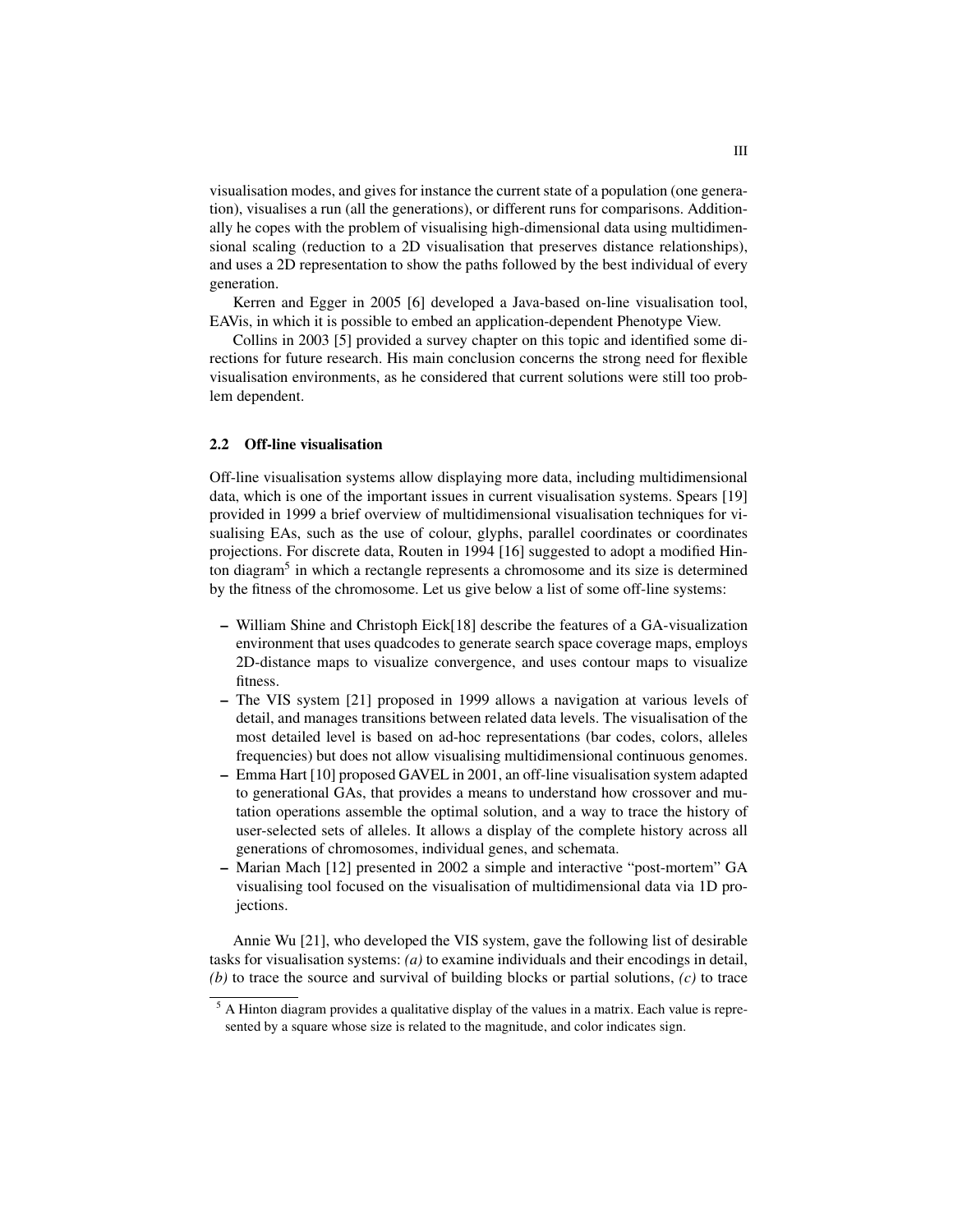family trees to examine the effects of genetic operators, *(d)* to examine populations for convergence, speciation, etc, *(e)* to trace gross population statistics and trends to move freely in time and through populations.

The genome representation issue, item *(a)*, is perhaps the most complex one, and as we have seen above, various solutions have been proposed, depending if we are dealing with continuous or discrete genomes. For Genetic Programming, the question is even more complex: a solution proposed by Jason Daida [7] in 2005 consists in visualizing big tree structures as large sized graphs.

The issue addressed by the GAVEL system, that appears as very challenging in offline systems and that is mentioned by Annie Wu as items *(c)* and *(d)*, is to be able to trace the history of individuals. Spears [19] mentioned also that being able to track the origin of the fittest individual per generation is a very important issue for parameter tuning.

The question of family trees visualisation has more recently been considered by Zbigniew Walczak in 2005 in a short chapter [20] where he proposed to visualise evolutionary processes using graph drawing software.

#### 3 ScatterDice / GraphDice

Visual analytics is a multidisciplinary field that integrates various sophisticated computational tools with innovative interactive techniques and visual representations to facilitate human interpretation of raw data. We present in this section a tool developed by researchers in this field, that seems to answer in a generic way to some needs identified in the previous sections.

ScatterDice[8] is a multidimensional visual exploration tool, that enables the user to navigate in a multidimensional set via simple 2D projections, organised as scatterplot matrices. The visual coherence between various projections is based on animated 3D transitions. A scatterplot matrix presents an overview of the possible configurations, thumbnails of the scatterplots, and support for interactive navigation in the multidimensional space. Various queries can be built using bounding volumes in the dataset, sculpting the query from different viewpoints to become more and more refined. Furthermore, the dimensions in the navigation space can be reordered, manually or automatically, to highlight salient correlations and differences among them<sup>6</sup>.

A recent evolution of ScatterDice using the same principles but with many additional features is GraphDice[2]. It allows reading the same type of data (.csv files), and other more sophisticated formats, as it also embeds graph visualisation utilities<sup>7</sup>.

# 4 Analysing successive populations

ScatterDice or GraphDice can be used to visualise data collected during the run of an EA[11]. At each generation, the content of the current population can be written

<sup>6</sup> A demo of ScatterDice can be launched from http://www.aviz.fr/∼fekete/scatterdice/, it accepts standard .csv files (although it may be necessary to add a second line after the

header giving the data type for each column - INT, STR, REAL, etc).

 $7$  A demo of GraphDice is also accessible at http://www.aviz.fr/graphdice/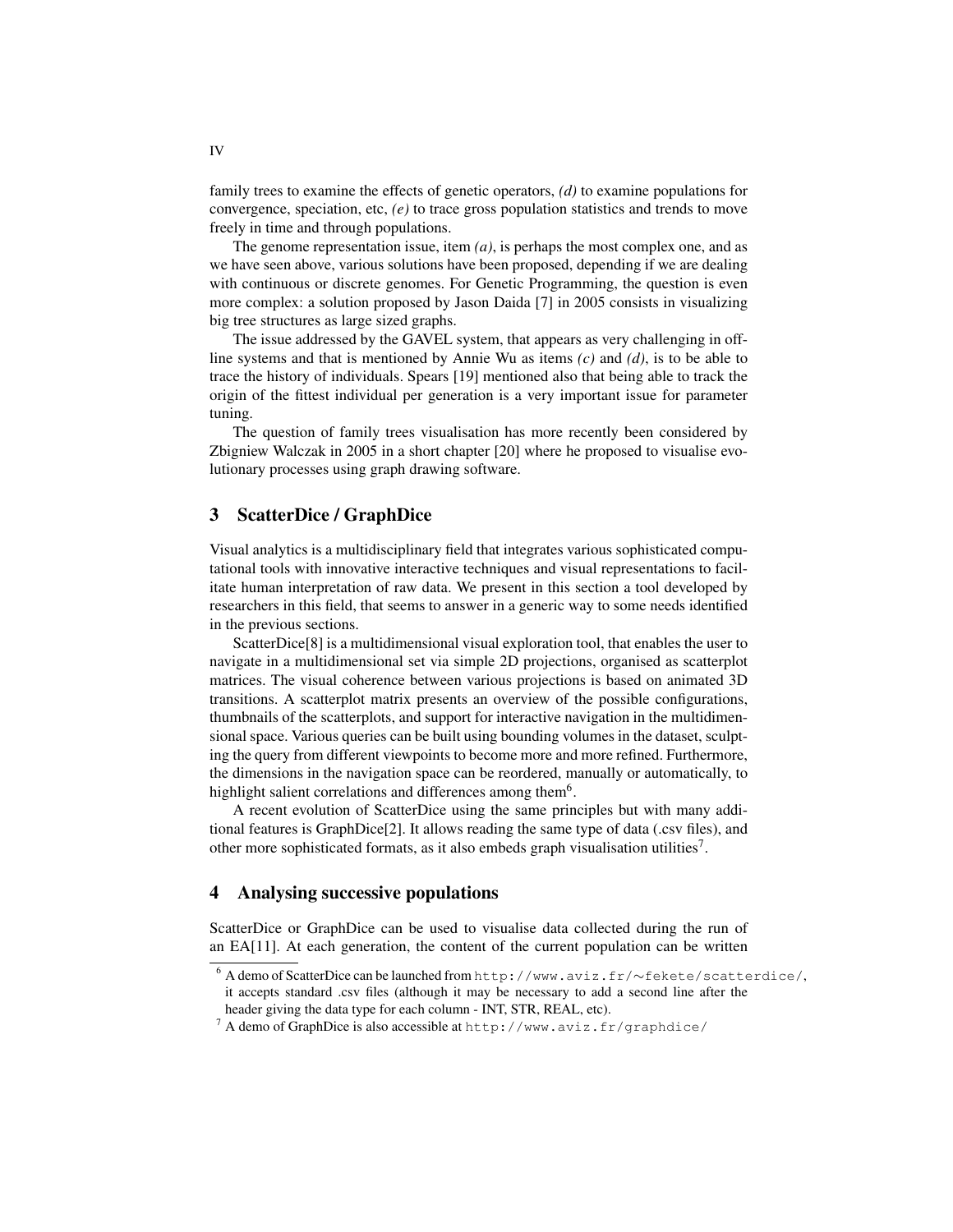into a ".csv" file as on figure 1, creating what can be called a "cloud" of successive populations. This cloud of multidimensional points is visualised using ScatterDice or GraphDice, to produce various, sometimes unusual, viewpoints.

Generation;Fitness;x[0];sigma[0];x[1];sigma[1] INT;DOUBLE;DOUBLE;DOUBLE;DOUBLE;DOUBLE 0;3.75447;-0.12508;0.195626;0.524069;0.255402 0;1.17484;-0.573358;0.142053;0.924887;0.392851 0;2.28066;-0.533583;0.183641;0.546523;0.461643 0;1.92319;-0.70052;0.338246;0.582533;0.406443 0;2.75539;0.784538;0.182157;-0.940648;0.383136 0;3.08894;-0.770051;0.190012;-0.840338;0.359992 0;2.30766;0.380979;0.124581;0.0379446;0.469388 0;3.30957;-0.704403;0.453222;0.208484;0.182612 ...

Fig. 1. A simple .csv file collected during a run (minimisation of the 2D Weierstrass function  $H = 0.2$ 



Fig. 2. 2D Weierstrass functions with Hölder Exponent  $H$ .

The test functions used in the experiments below are the following:

 $-$  Weierstrass functions (see figure 2) defined in a space of dimension 2, of Hölder exponents  $H = 0.2$  (very irregular) and  $H = 0.9$  (more regular).

$$
f(x,y) = \sum_{n=-\infty}^{+\infty} 2^{-n} (1 - \cos 2^{n} x) + \sum_{n=-\infty}^{+\infty} 2^{-n} (1 - \cos 2^{n} y)
$$

 $-$  Rosenbrock function<sup>8</sup> in a space of dimension 10.

$$
f(x_1, ..., x_{10}) = \sum_{n=1}^{9} 100(x_i^2 - x_{i+1})^2 + (1 - x_i)^2
$$

The genetic engine is a simple generational algorithm on  $R<sup>n</sup>$  using tournament selection, geometric (barycentric) crossover and log-normal self-adaptive mutation. Additional dimensions are thus considered in the search space, the  $\sigma_i$  values, that represent the mutation radius for each coordinate  $x_i$ . The population size is 100 and the algorithm runs for 100 generations. This genetic engine is available in the sample programs (weierstrass.ez) distributed with the EASEA software.

<sup>&</sup>lt;sup>8</sup> See for instance http://en.wikipedia.org/wiki/Rosenbrock\_function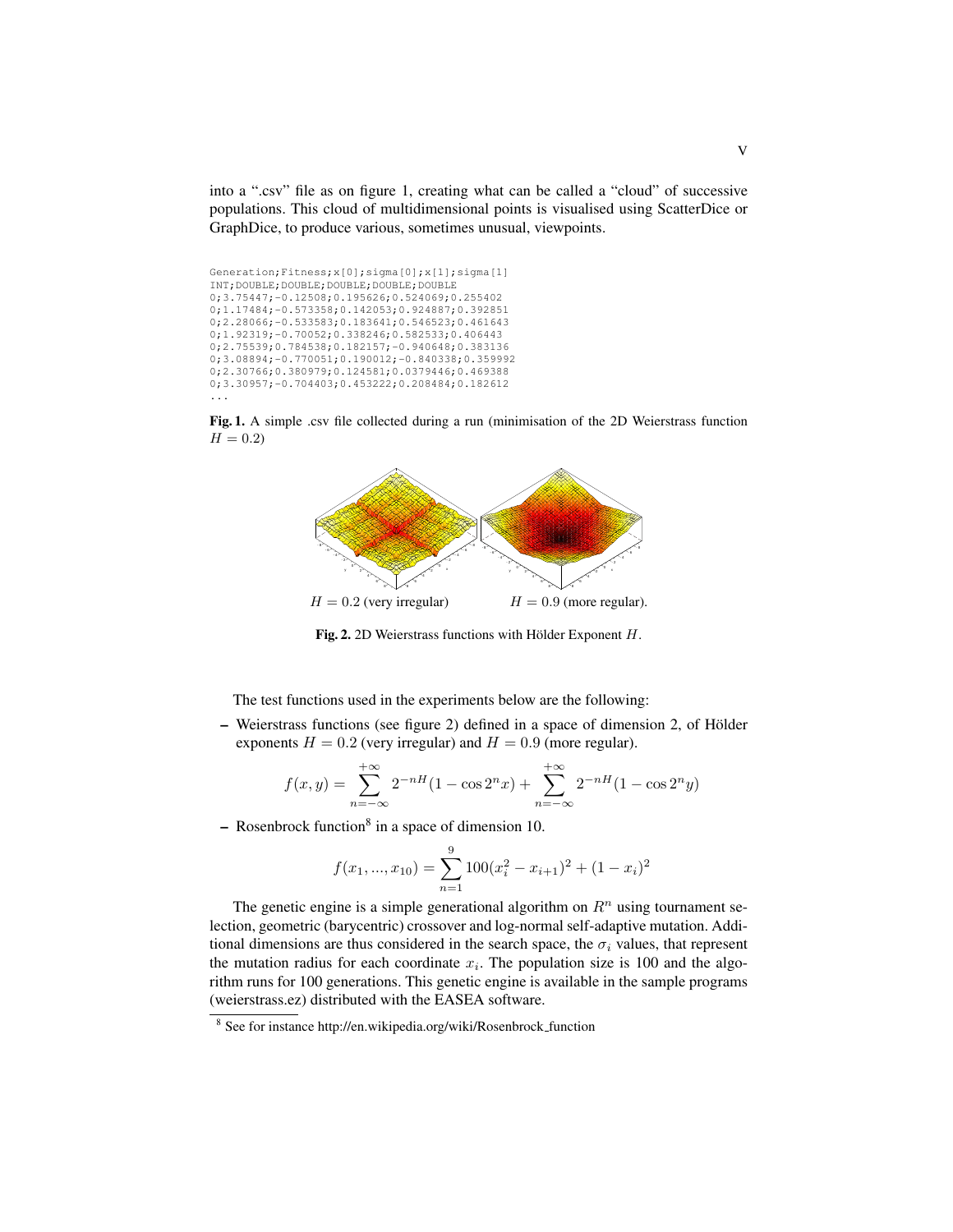

Fig. 3. 2D Weierstrass function of Hölder exponent 0.2. Scatterplot and Fitness versus generation view. Red points correspond to the first 10 generations, yellow points, to the 10 last ones, and green points, to the best fitness areas.

A visualisation of the population cloud for the 2D Weierstrass function with dimension 0.2 is given on figure 3. The scatterplot matrix on the left of the figure, gives an overview of the possible visualisations. The columns and lines of this matrix can be dragged and dropped as wished by the user. A default order is proposed, based on an algorithm that reduces "clutter"[2]. On the right, a detailed view is given, corresponding to the selected cell of the matrix (hightlighted in red), on which some queries have been visualised: in red, the points corresponding to the first 10 generations of the run, in yellow, the last 10 generations, and in green, the best fitness points. The queries are organised as layers, the "Query layers" window gives the details of the three queries, with some additional measurements (percentage of selected points, and percentage of selected edges if a graph is visualised : GraphDice actually considers a set of points as a degenerate graph, made of a collection of nodes with no edges). Bottom left, a "Selection History" window shows how the queries have been sculpted: queries 1 and 2 have been activated on the Generation versus Generation view, i.e. the top left plot of the scatterplot matrix, while query 3 has been made on the fitness versus generation plot. On the extreme right of the window, a toolbar proposes various visualisation options (the "Show" window), for instance "Grid" activates a grid on the dataset, "Labels" allow to display attributes attached to a point. It is thus possible for instance to identify different runs of an EA using a label, and use this option to separate the data when needed. "Hull" displays a convex hull for each query, and "Zoom" activates an automatic zoom focused on the selected data.

The Fitness versus Generation plot, that displays the whole set of individuals generated along the evolution, provides additional information about the distribution of successive populations. When observed from a different viewpoint, for instance according to  $x_0$  and  $x_1$  or to  $\sigma_0$  and  $\sigma_1$  like in figure 4, it can be noticed that the population diver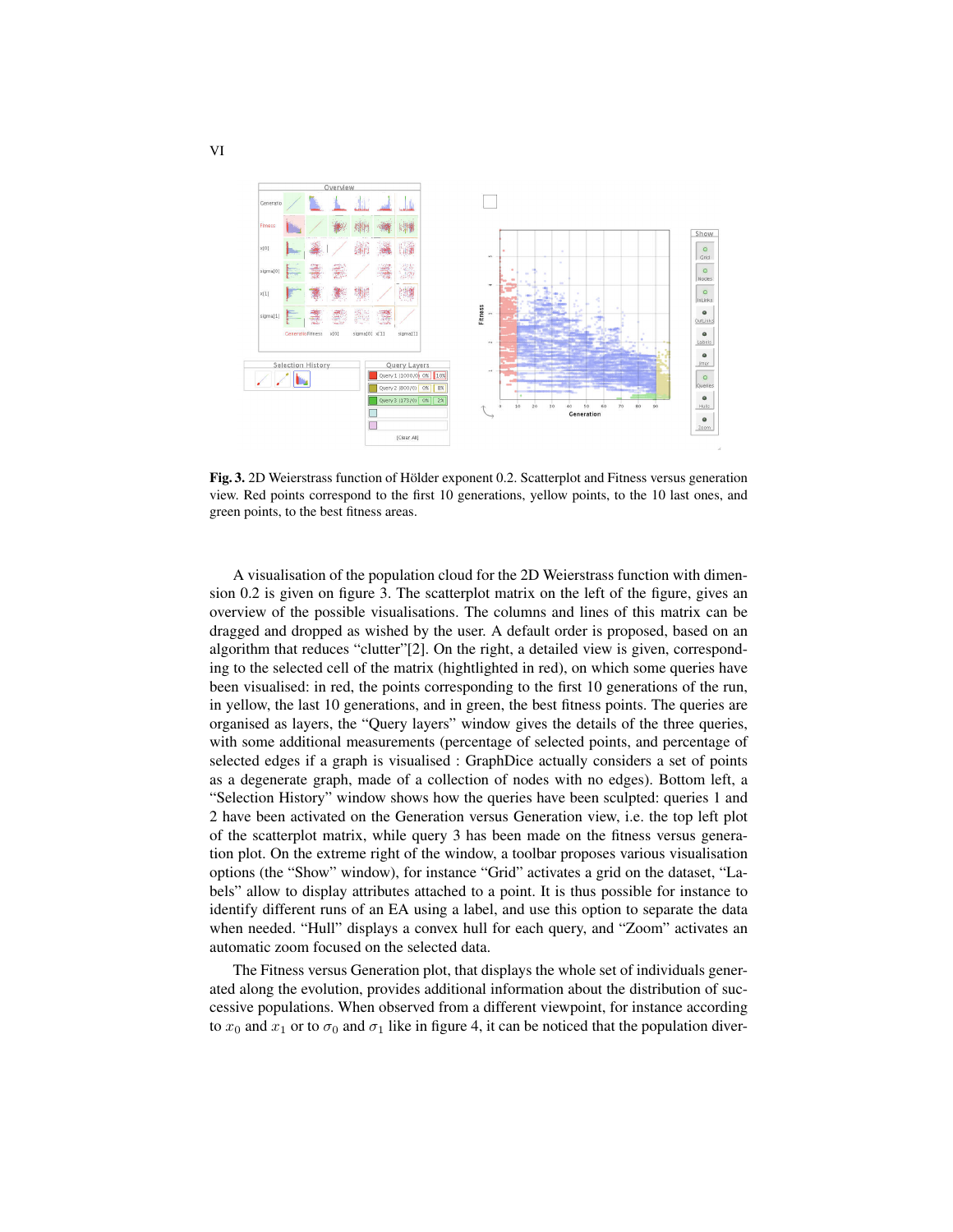sity decreases slowly, and converge toward a point of the 2D plane, while stabilising on some mutation parameters. The first generations (red points of the query 1) are spread in a rather uniform way on the whole search space, while the last ones (yellow points) are concentrated in the areas of best fitness (green points). A green point appears rather early (see generation 12 on the Fitness versus Generation plot), but green points start to multiplicate rather late (from generation 68) in the evolution.



Fig. 4. 2D Weierstrass function  $H = 0.2$ . Left, projection on the 2D plane  $(x_0, x_1)$ . Right, parameters  $\sigma_0$  and  $\sigma_1$ . Points in red belong to generations 0 to 10, points in yellow to 90 to 100.

Figure 5 gives the same view as figure 3 but for a 2D Weierstrass function of dimension 0.9. This function is much more regular than the previous one. Visually, it seems obvious that the population is able to converge more rapidly.

Figure 6 gives an overview of the visualisation window for a dimension 10 space. Once again, as the function is more regular, the population seems to converge rapidly, even if it uses the same parameters as for the Weierstrass functions, in a search space with higher dimension.

# 5 Analysing an evolved population

GraphDice can also be used a more conventional way, in order to visualise the final population of an evolutionary algorithm. In the sequel, we present the analysis that can be made on two real life problems. The first one is a classical steady-state genetic algorithm, for which visual inspection of the evolved population allows identifying a linear dependency between the variables. The second one is an example of visualisation for a cooperative-coevolution algorithm, the fly algorithm, for which a major part of the evolved population represents the searched solution.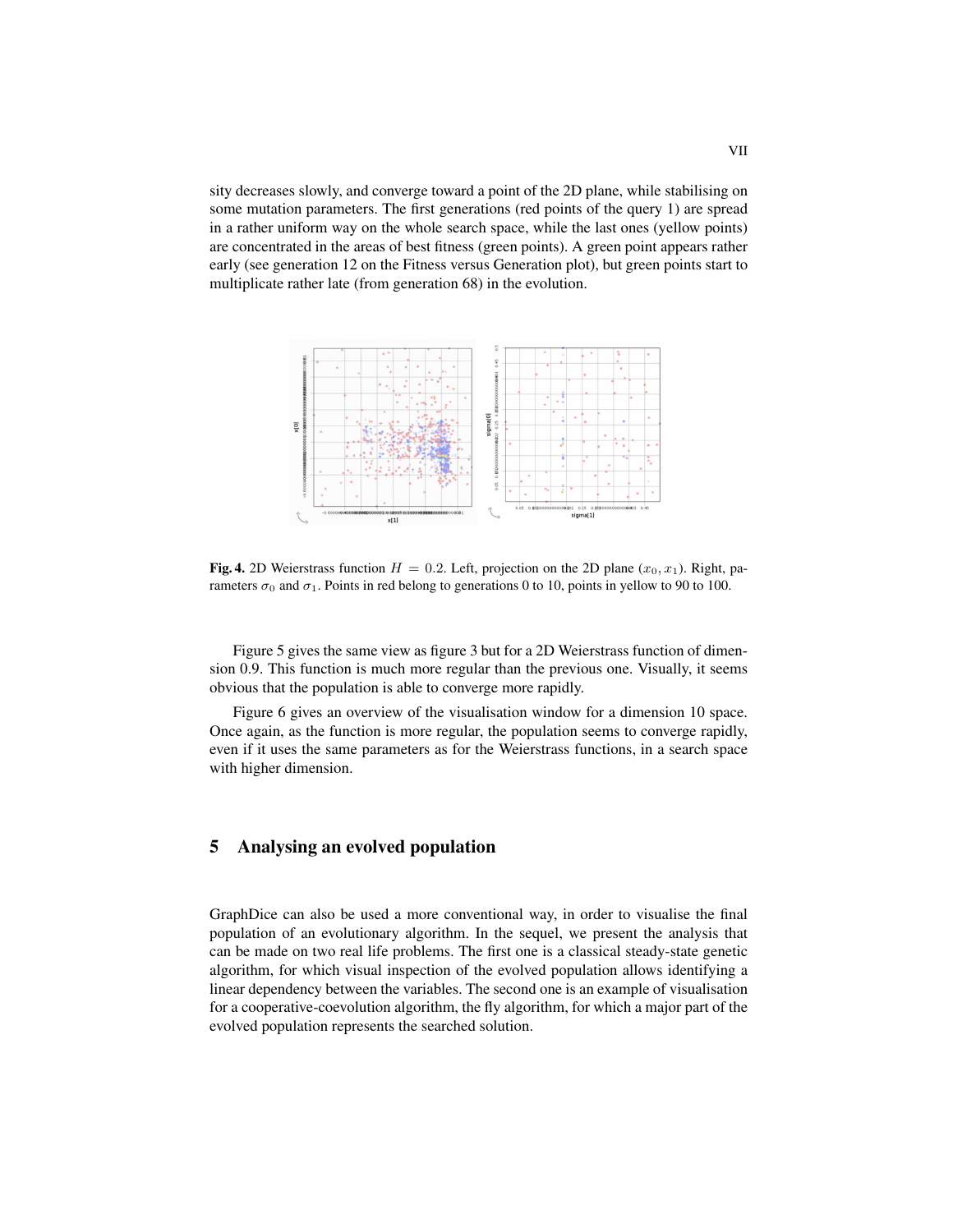

Fig. 5. 2D Weierstrass function of Hölder exponent 0.9. Yellow points correspond to the first generations, red points to the last generations.



Fig. 6. Rosenbrock function in dimension 10. Red points correspond to the 10 last generations.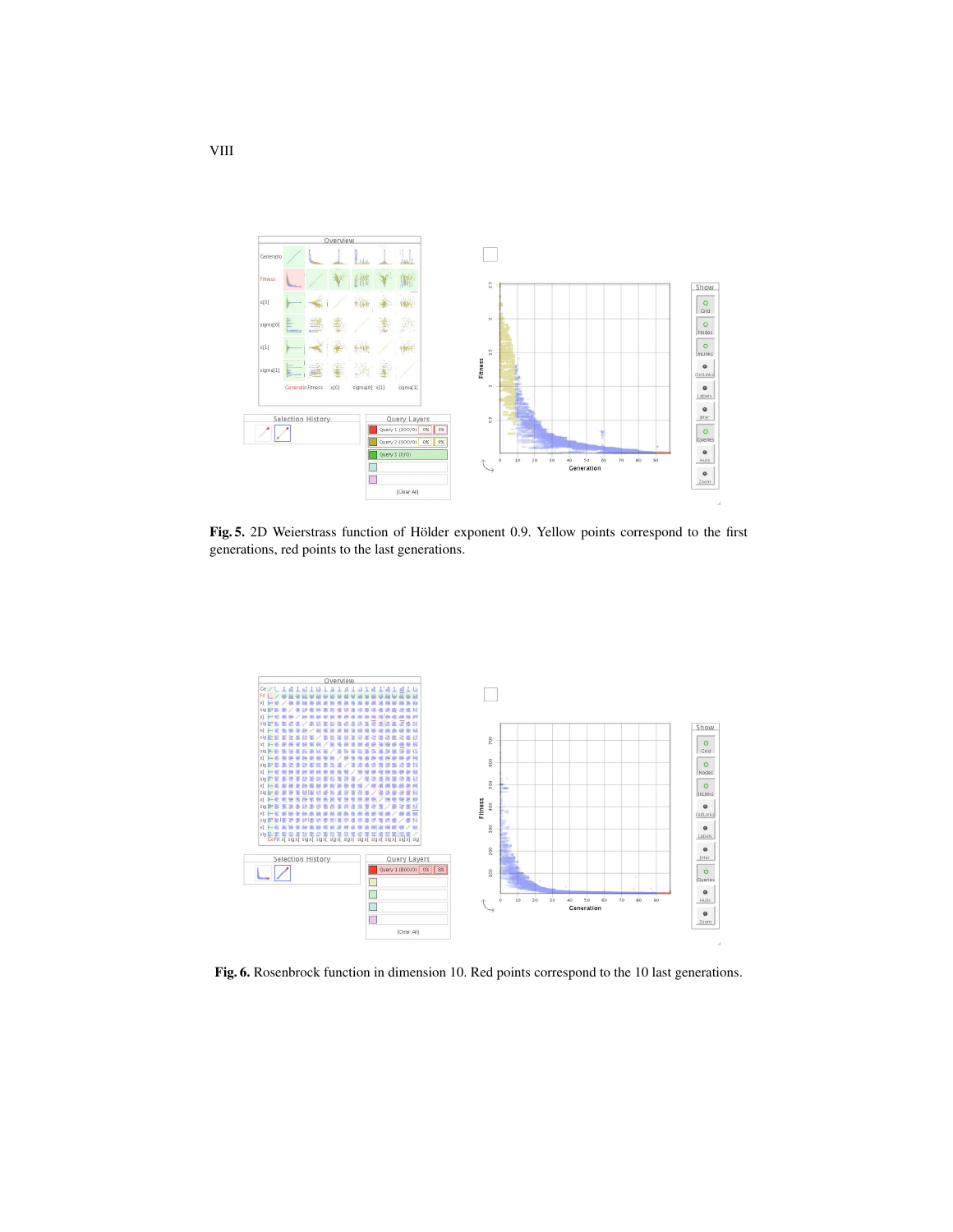#### 5.1 Classical optimisation in  $R^2$

The optimisation problem considered here is related to modelling the behaviour of an emulsion of milk, proteins and fat. A model of whey protein<sup>9</sup> and casein micelles adsorbtion on fat droplets has been built, based on geometrical reasoning[9]. The resulting differential equations depend on two unknown parameters  $k_{cas}$  and  $k_{wp}$ . An evolutionary algorithm has been used to learn these parameters using experimental data. The final population has been visualised using GraphDice.

A linear dependency between  $k_{cas}$  and  $k_{wp}$  has been made obvious on Figure 7: best fitted points of the final population are centred on the line (red points); when the fitness decreases, the dependency becomes less strict (yellow and green points) and the corresponding points are distributed around the diagonal line. It seems thus more convenient to deal with a one dimensional problem, i.e. to find the best ratio  $k_{cas}/k_{wp}$ . This experimental evidence sheds a new light on the *a priori* geometrical model, which needs now to be refined.



Fig. 7. Red points correspond to the 11% best fitness individuals, yellow points, to the 17% "next" best points, and green points, to the 11% worst fitness points. Queries have been interactively sculpted on the fitness versus fitness view. On the  $kcas$  versus  $kwp$  view, a linear dependence between the two parameters has been made obvious.

#### 5.2 Cooperative Coevolution of a set of 3D points

In the computer vision domain, Cooperative Coevolution algorithms (CCEAs) have been applied to stereovision, to produce the fly algorithm[17]. This algorithm evolves a

<sup>&</sup>lt;sup>9</sup> Whey is left over when milk coagulates and contains everything that is soluble from milk.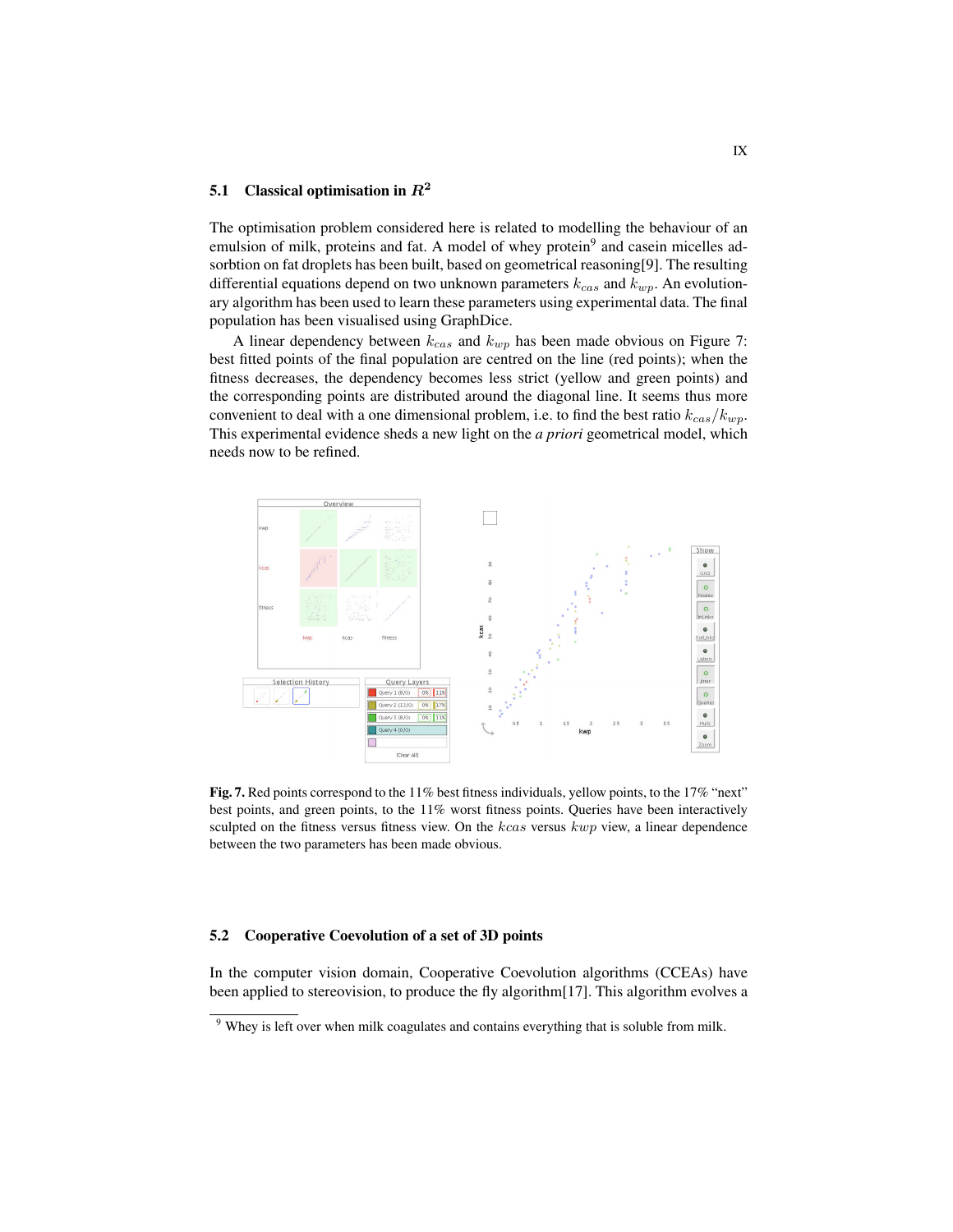population of 3-D points, the flies, so that the population matches the shapes of the objects on the scene. It is a cooperative coevolution in the sense that the searched solution is represented by the whole population rather than by the single best individual.

An individual of the population, a "fly", is defined as a 3-D point with coordinates (x,y,z). If the fly is on the surface of an opaque object, then the corresponding pixels in the two images will normally have highly similar neighbourhoods. Conversely, if the fly is not on the surface of an object, their close neighbourhoods will usually be poorly correlated. The fitness function exploits this property and evaluates the degree of similarity of the pixel neighbourhoods of the projections of the fly, giving higher fitness values to those probably lying on objects surfaces.

GraphDice allows visualising a population of flies, and rapidly provides various viewpoints on the evolved data set (figures 9 and 10), in addition to *ad hoc* visualisations (figure 8)



Fig. 8. Visualisation of results by reprojection on the stereo pair: flies are in pink.



Fig. 9. Front view of the flies cloud: furniture structures are visible. Red points are the best fitted flies.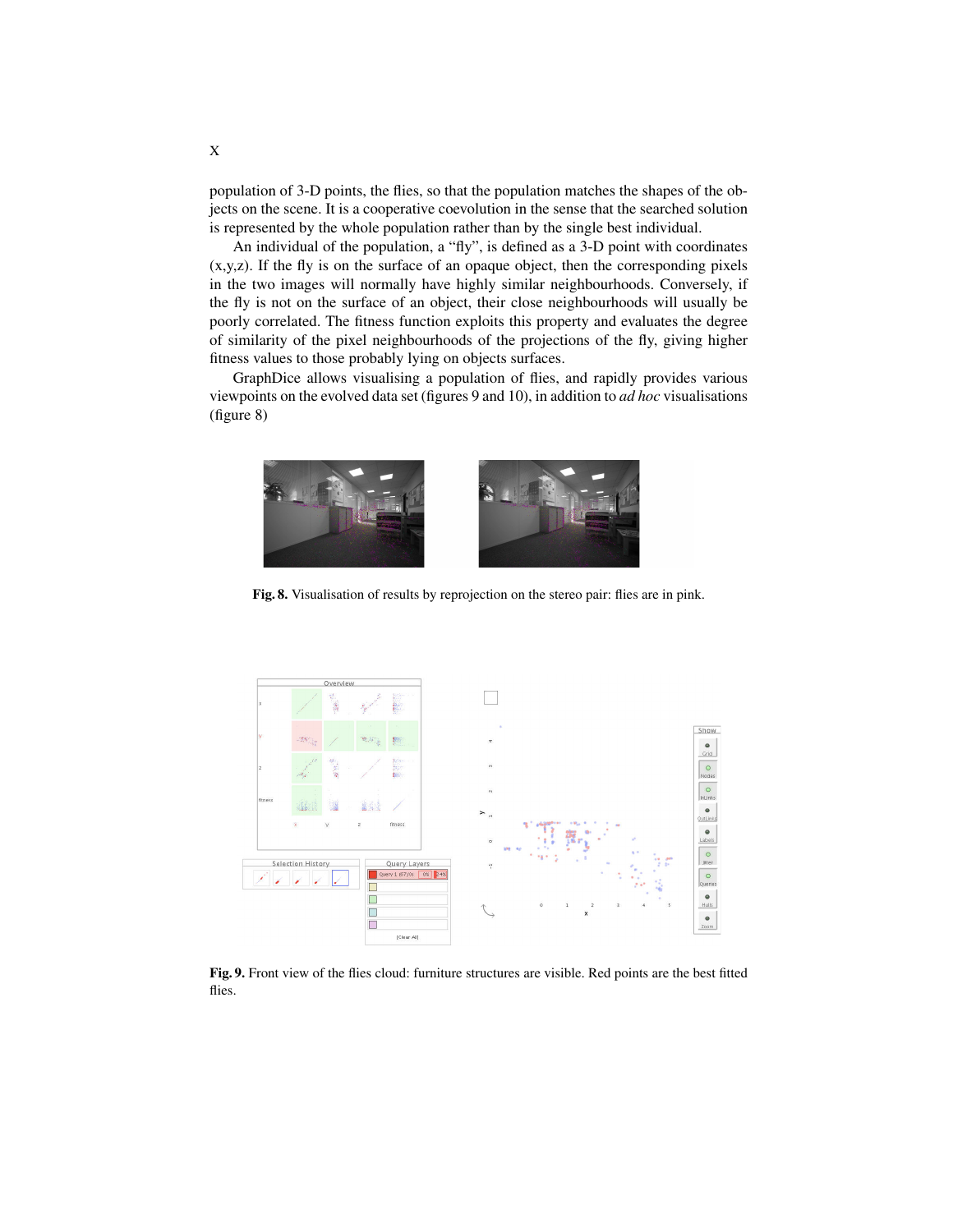

Fig. 10. View from above: the direction of the wall is visible.

### 6 Conclusion and future work

We have shown above how GraphDice allows fast visual inspection of raw EA data. For instance it is easy to visualise the algorithm's exploration capability and population diversity, and to localise possible visually obvious dependencies between variables.

Some features of GraphDice are particularly useful to make it a good candidate for a generic answer to the issues identified in section 1: The visualisation scheme is simple and easy to use (2D scatterplots organised in a matrix). Interactions and graphic queries allow a fast navigation in the datased. Data exchange is performed via simple csv files.

Our intention is now to adapt this general purpose visualisation tool to the specific needs of EA analysis. The following issues will guide future developments of a GraphDice version adapted to EAs:

- Tests have been performed on relatively small data sets (up to 100x100 individuals in 10 dimensional space). The scalability issue will be tested more extensively.
- Various usual statistics (per generation, per fitness level) and query-based statistics will be implemented, including comparison of distributions (p-values).
- On-line visualisation issues will also be considered.

### References

- 1. Mark A. Bedau, Shareen Joshi, and Benjamin Lillie. Visualizing waves of evolutionary activity of alleles. In *Proceedings of the 1999 GECCO Workshop on Evolutionary Computation Visualization*, pages 96–98, 1999.
- 2. Anastasia Bezerianos, Fanny Chevalier, Pierre Dragicevic, Niklas Elmqvist, and Jean-Daniel Fekete. Graphdice: A system for exploring multivariate social networks. *Computer Graphics Forum (Proc. EuroVis 2010)*, 29(3):863–872, 2010.